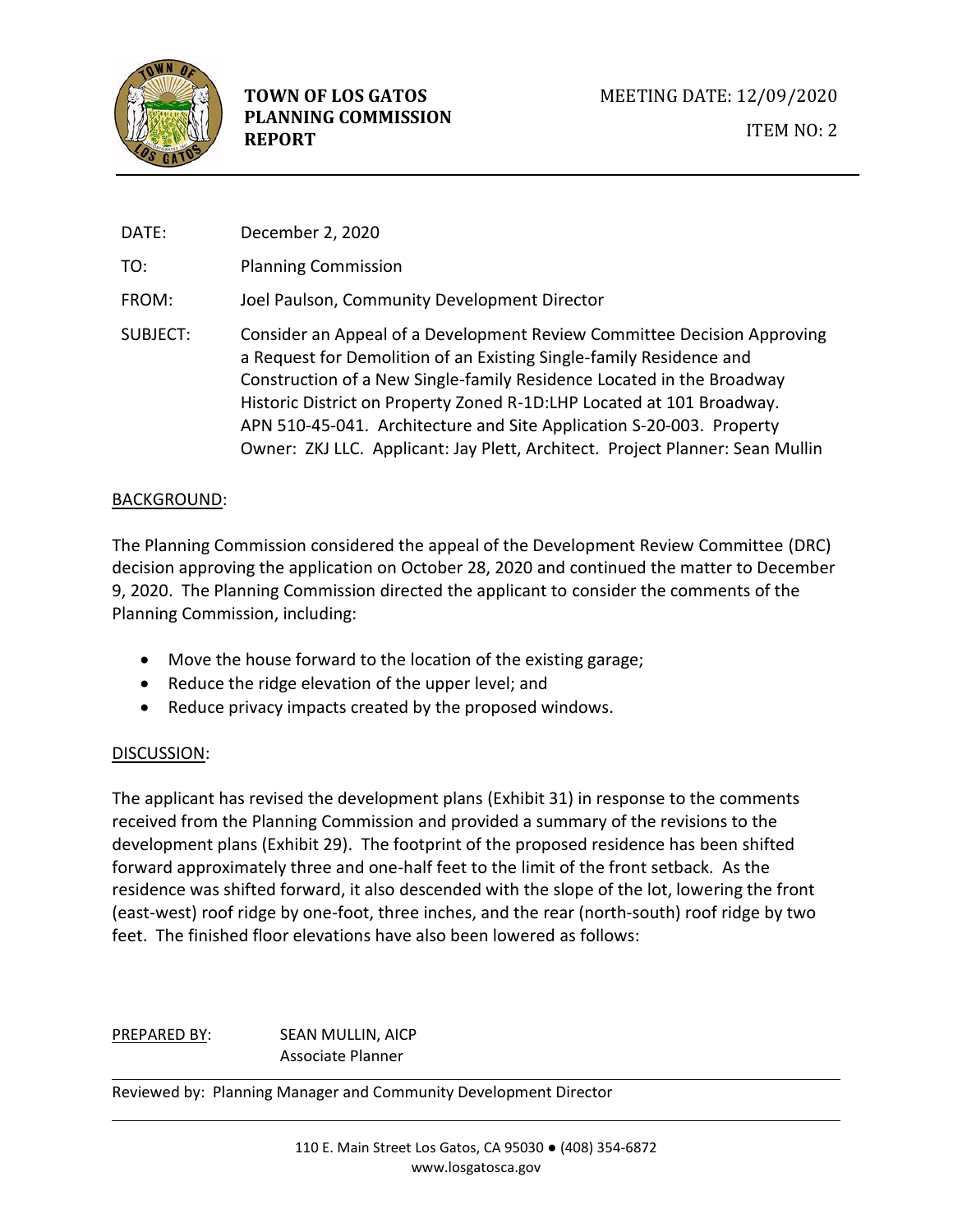#### DISCUSSION (continued):

|             | <b>Previous Plans</b> | <b>Revised Plans</b> | Change |  |
|-------------|-----------------------|----------------------|--------|--|
| Upper Level | 497.0                 | 496.5                | $-0.5$ |  |
| Main Level  | 487.0                 | 485.5                | -1.5   |  |
| Lower Level | 477.0                 | 476.0                |        |  |

Finished Floor Elevation Comparison

The revised location of the residence continues to meet the required front setback and the required driveway length, and reduces the slope of the proposed driveway by two percent. No exceptions or Variances are required for the revised project.

In addition to shifting the footprint of the residence forward, the applicant has revised the floor plan of the upper level by sliding the master bedroom and bathroom forward (Exhibit 31, Sheet A-4). The reconfigured floor plan includes three bedrooms, two bathrooms, a laundry room, and a small terrace off the northeast corner of the master bedroom. The revised terrace has been reduced in size from the previous proposal, from approximately 200 square feet to 50 square feet. As a result of the reconfigured floor plan for the upper level, the length of the upper level has been reduced by 11 feet. Coupled with shifting the footprint of the house three and one-half feet towards the front of the property, the rear wall of the upper level has effectively been moved 14 feet, six inches forward on the site relative to the previous plan.

The applicant has revised the placement of windows with the current plans. The revised upper level plan removes the master bedroom window and now includes three minor bathroom and laundry room windows on the west elevation. Two west elevation windows in the bathroom and kitchen area of the main level accessory dwelling unit have been eliminated. Windows on the east elevation of the upper level have also been eliminated as the length of the upper level has been reduced. Windows in the remaining areas of the residence remain consistent to what was previously proposed.

## STORY POLES:

Revised story poles and yellow netting have been installed on the site along with the original story poles and orange netting. The two different colors of netting allow for a massing comparison between the previous and revised development plans. The story poles have been certified by a licensed surveyor who indicated that they accurately reflect the height and location of the proposed residence.

## PUBLIC COMMENTS:

Public comments received between 11:01 a.m., Wednesday, October 28, 2020 and 11:00 a.m., Friday, December 4, 2020 are included as Exhibit 30.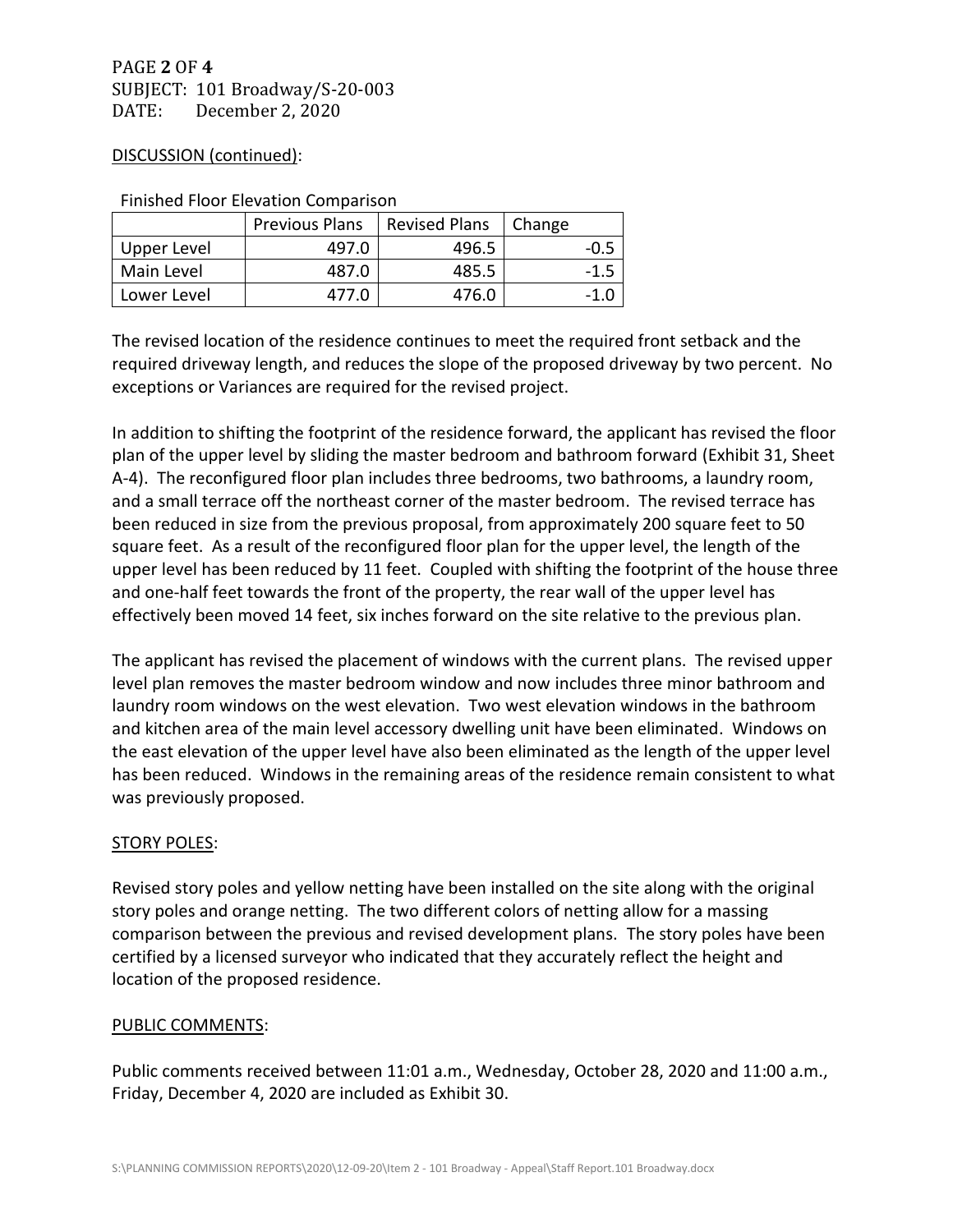PAGE **3** OF **4** SUBJECT: 101 Broadway/S-20-003 DATE: December 2, 2020

#### CONCLUSION:

A. Summary

The applicant has submitted revised development plans responding to the Planning Commission's direction (Exhibit 31).

### B. Recommendation

Should the Planning Commission determine that the revised project meets the direction provided at the October 28, 2020 meeting, the Commission can take the actions below to deny the appeal and approve the Architecture and Site application:

- 1. Find that the proposed project is categorically exempt pursuant to the adopted Guidelines for the implementation of the California Environmental Quality Act, Section 15303: New Construction or Conversion of Small Structures (Exhibit 28);
- 2. Make the required findings as required by Section 29.10.09030(e) of the Town Code for the demolition of a single-family residence (Exhibit 28);
- 3. Make the finding that the project complies with the objective standards of Chapter 29 of the Town Code (Zoning Regulations) (Exhibit 28);
- 4. Make the finding required by the Town's Residential Design Guidelines that the project complies with the Residential Design Guidelines (Exhibit 28);
- 5. Make the finding the project complies with the applicable standards and guidelines of the Hillside Development Standards and Guidelines for lots with an average slope over 10 percent outside of the hillside area (Exhibit 28);
- 6. Make the required considerations as required by Section 29.20.150 of the Town Code for granting approval of an Architecture and Site application (Exhibit 28); and
- 7. Approve Architecture and Site application S-20-003 with the conditions contained in Exhibit 3 and development plans attached as Exhibit 31.

## C. Alternatives

Alternatively, the Commission can:

- 1. Continue the matter to a date certain with specific direction;
- 2. Deny the appeal and approve the application with additional and/or modified conditions;
- 3. Grant the appeal and remand the application to the DRC with direction for revisions; or
- 4. Grant the appeal and deny the Architecture and Site application.